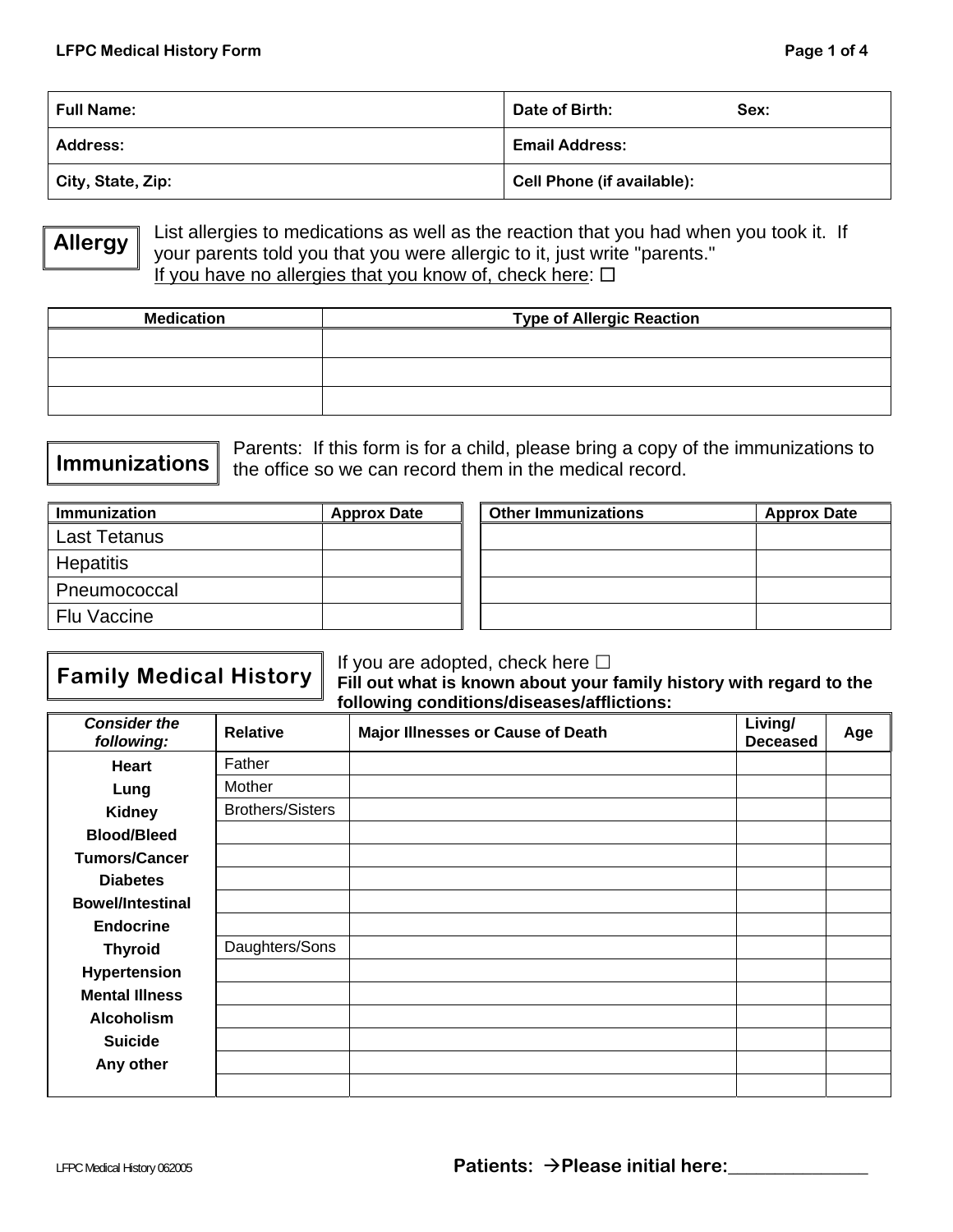**Current Medical Problems** Please list those problems that require ongoing treatment or consideration. If none, check here:  $\Box$ 

**Diabetes, heart disease, angina, high blood pressure, emphysema or other lung disease, treatment for cancer, paralysis, effects of stroke, vision or hearing impairment, or any other incapacitation.** 

| <b>Disease or Incapacitation</b> | <b>Approx Date of Onset</b> |
|----------------------------------|-----------------------------|
|                                  |                             |
|                                  |                             |
|                                  |                             |
|                                  |                             |
|                                  |                             |
|                                  |                             |

|                           | List all hospitalizations (as many as you can remember) including       |  |
|---------------------------|-------------------------------------------------------------------------|--|
|                           |                                                                         |  |
| Previous Hospitalizations | surgeries, childbirth, injuries, heart attacks, pneumonia, or any other |  |
|                           | medical or surgical reason you have been admitted to the hospital.      |  |
|                           |                                                                         |  |

| <b>Date</b> | <b>Reason for Hospitalization</b> |
|-------------|-----------------------------------|
|             |                                   |
|             |                                   |
|             |                                   |
|             |                                   |
|             |                                   |
|             |                                   |
|             |                                   |

 $\overline{\phantom{0}}$ 

| <b>Evaluation</b>         | <b>Approx Date</b> | <b>Evaluation</b>                    | <b>Approx Date</b> |
|---------------------------|--------------------|--------------------------------------|--------------------|
| Last Annual Exam          |                    | Blood test for Lipid/Cholesterol     |                    |
| Mammogram                 |                    | <b>PSA</b>                           |                    |
| Pap Smear                 |                    | Stools for hemoccult blood           |                    |
| Digital Rectal Exam (DRE) |                    | Dexa Scan (for osteoporosis)         |                    |
| Colonoscopy               |                    | <b>Cardiovascular or Stress Test</b> |                    |
| Eye Exam                  |                    | Colposcopy                           |                    |
| <b>Hearing Test</b>       |                    | Electrocardiogram (EKG)              |                    |
| Foot Exam                 |                    | Other tests:                         |                    |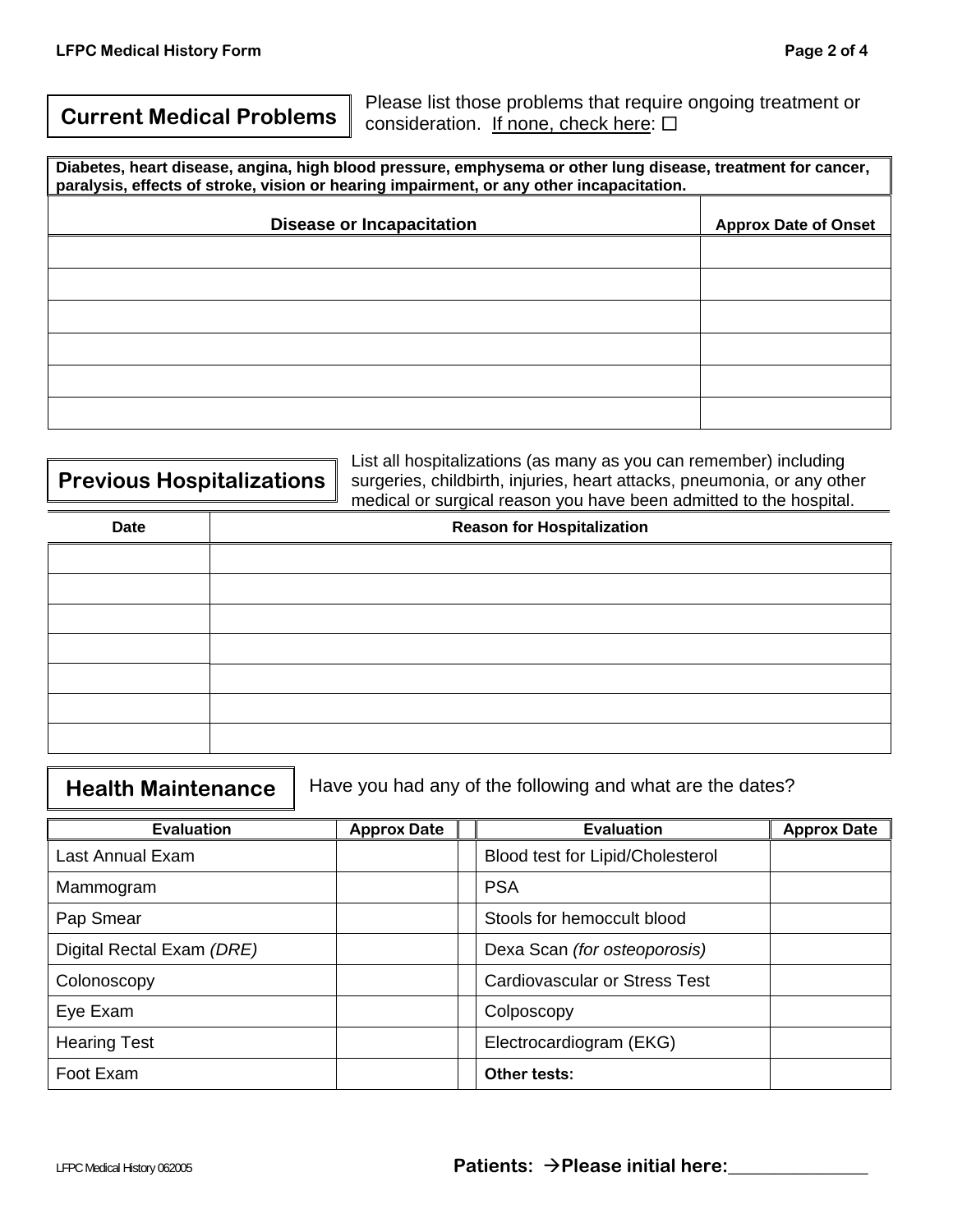|                       | Do you smoke? $\rightarrow$ If so, how much and when did you start?                                            |
|-----------------------|----------------------------------------------------------------------------------------------------------------|
| <b>Social History</b> |                                                                                                                |
|                       | Do you use <b>alcohol</b> ? $\rightarrow$ H so, how many drinks per day or week?                               |
|                       | How much caffeine do you drink in a day (coffee, tea, soda)?_____________________                              |
|                       | Do you use any other <b>drugs</b> ? $\rightarrow$ If so, what kind, and how often?                             |
|                       | What work or employment do you do (or retired from)?                                                           |
|                       | What <b>exercise</b> , if any, do you do and how often?                                                        |
|                       | Do you wear your <b>seatbelt</b> ? $\rightarrow$ If so, how often? $\Box$ ALWAYS $\Box$ SOMETIMES $\Box$ NEVER |
|                       | Have you ever had a <b>blood transfusion</b> ? $\rightarrow$ How many units and what years?                    |
|                       | Have you traveled out of the United States in the past year?___ If so, where?______                            |
|                       | Are you sexually active? $\longrightarrow$ What form, if any, of birth control are you using?                  |

**Current Medications** | List only those medications that you take on a regular basis. Include any over-the-counter, herbal or supplemental medications that you take

| <b>Medication</b> | Strength | <b>Number of Doses per Day</b> |
|-------------------|----------|--------------------------------|
|                   |          |                                |
|                   |          |                                |
|                   |          |                                |
|                   |          |                                |
|                   |          |                                |
|                   |          |                                |
|                   |          |                                |
|                   |          |                                |
|                   |          |                                |
|                   |          |                                |
|                   |          |                                |

| Last normal menstrual period:<br>HEAVY REGULAR LIGHT SPOTTING<br><b>For Women</b> |
|-----------------------------------------------------------------------------------|
|-----------------------------------------------------------------------------------|

How many days from the start of one period to the start of the next?

Total number of times pregnant: Number of births: Twins:

Number of miscarriages or lost pregnancies: How many living children:

If you no longer have periods, why not?

 $\Box$ Hormone treatment  $\Box$ Hysterectomy  $\Box$ Menopausal  $\Box$ No known reason  $\Box$ Never had periods